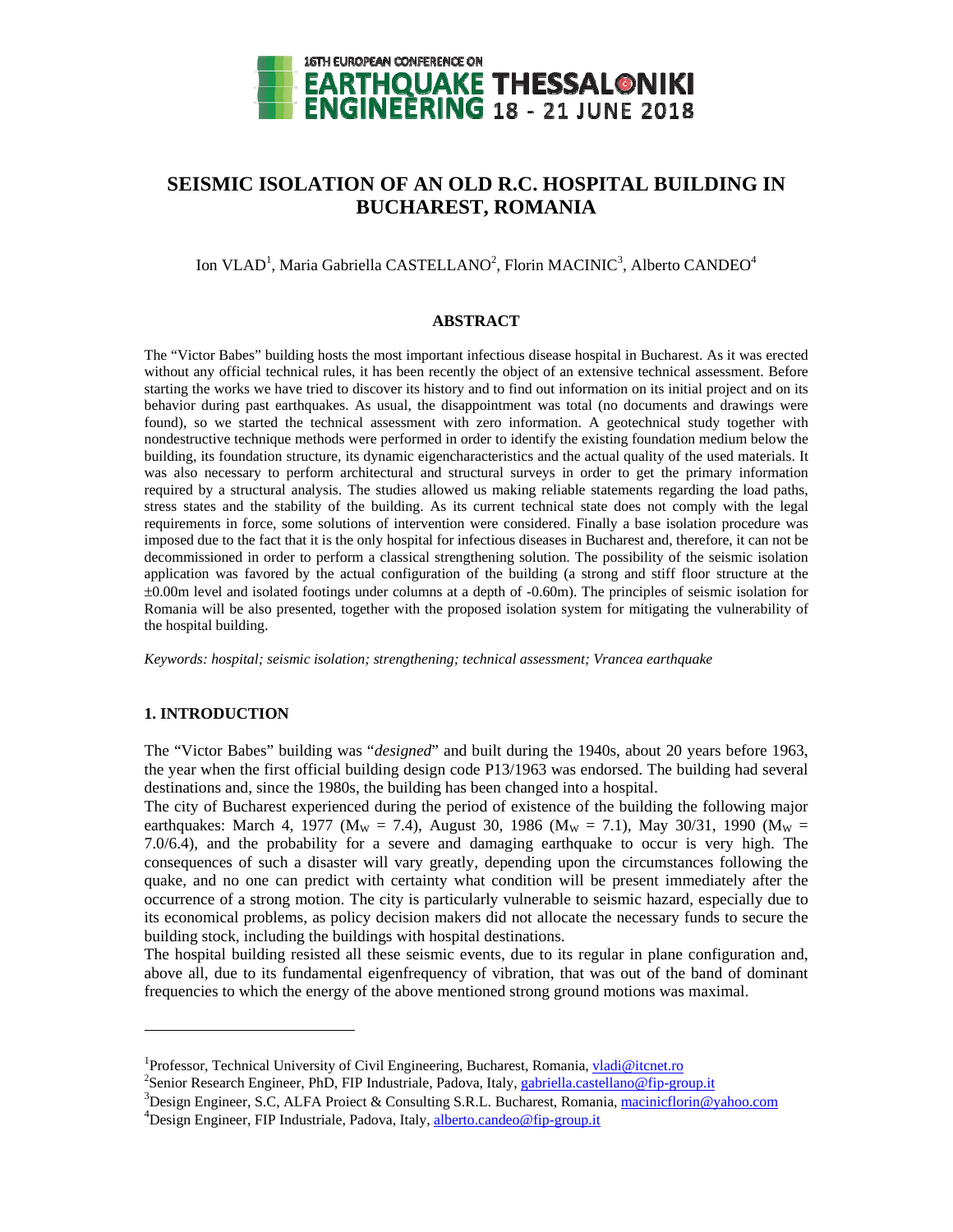The technical assessment of the "Victor Babes" hospital building was caused by the existence of a state of uncertainty about its strength and stability, potentiated by a number of damaged columns in the two basements, and by some damaged short columns existing between the rigid first floor and the column foundations. It should be mentioned that the short column effect was also encountered on the perimeter of the building.

# **2. ARCHITECTURAL DESCRIPTION**

The "Victor Babes" hospital building has a regular rectangular shape in plane, with sides of 113.30 m x 12.70 m (Figure 1).



Figure 1. Overall image of the building, together with the detail of a jutty

The most remarkable detail of the building architecture is the main façade. There are three "jutties" – areas that are detached from its main façade – and which provide a certain architectural composition. The width of each jutty is equal to 10.00 m and the detachment from the main façade line is equal to 2.10 m. In front of each jutty there is a ground level building, having dimensions equal to 9.60 m x 5.00 m. The access to the building is via two main entrances, located in two of the main façade jutties, and through six secondary entrances with direct ways in.

The building height regime is  $GF + 3F$ , in the area of the central jutty  $GF + 4F$  and in the area of the marginal jutties  $\overline{B} + \overline{GF} + 4\overline{F}$ . The height at the level of the cornice is equal to +17.30 m. The height of the current level in the  $GF + 3F$  area is 4.00 m and in the jutties area it is 3.15 m. In the area of the marginal jutties there are basements which are reached through technical room, with a height of 2.90 m. The built area of each basement is  $245 \text{ m}^2$ . The access to both basements is provided by RC stairs. The vertical circulation between the floors of the building is assured by three identical two-ramps RC internal staircases and a lift.

The in-plane configuration of the building reveals two spans (one of 4.50 m and one of 7.70 m) and 23 bays with different dimensions. The building has a garret, sheltered with a galvanized plate sheet covering applied on a wooden roof boarding.

The external walls (25 cm thickness) are of brick masonry type and are components of the bearing structure. The interior partitions are of two categories: original partitions of brick masonry type (12.50 cm and 25 cm thickness) and new partitions of light modern materials. Only the 25 cm thick partitions embedded in the existing concrete frames were considered in the structural model of analysis, as they contribute to the overall stiffness and to the energy dissipation at different loading stages.

## **3. STRUCTURAL DESCRIPTION**

The building which is subject of this paper was carried out at a time when there was no technical regulation to take into account the effects of the seismic action on buildings. The building was conceived using exclusively the gravity loads design concept, specific to the interwar period and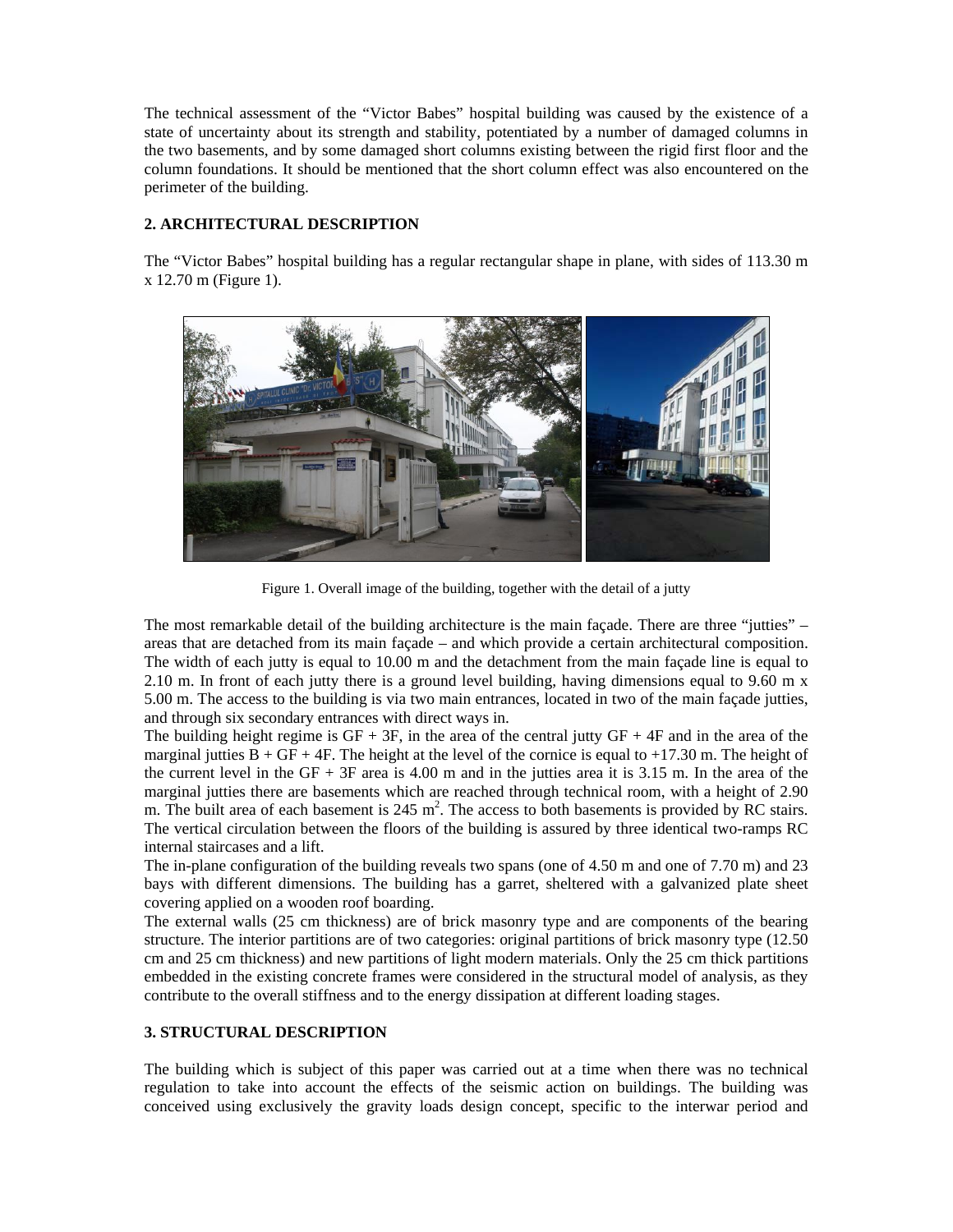extended, unfortunately, a long time after the violent Vrancea earthquake that occurred on November 10, 1940. At that time no basic knowledge on earthquake design was available, but no engineer placed himself in the following position: "*I am aware that I do not know the subject, and I should stay away*". On the contrary, everyone involved himself and expressed his opinions as much as possible. Notable in this sense is the conclusion formulated by one of the top engineers of that period: "*The theory shows us and practice confirmed that the works done with technical judgment, respecting the principles of constructive art, did not suffer a lot even during earthquakes far more violent than the one that we have been given."* (Beles, 1941). This formulation has accredited the idea according to which a RC building, properly designed for gravity loads and complying with the German norm DIN 1045/1932 for dimensioning concrete, also being well-executed, can withstand earthquakes in Romania. It is obvious that the necessity of designing buildings for seismic actions was not sustained. Another representative of the engineering elite of the time affirmed after the world's first total collapse of a reinforced concrete building: "*the causes of the collapse must be sought in an ensemble of a different nature than that of the knowledge of ensuring buildings to seismic loads that existed at the moment of its collapse*".

These examples certify the fact that some of the personalities with great influence among the civil design engineers in Romania did not believe in the necessity of designing buildings to seismic actions. These aspects were presented in order to understand the "*atmosphere*" in which the "Victor Babes" hospital building was designed and built:

- the empirical design concepts of the engineering elites that had major influence on common designers;
- the design concept in the elastic range exclusively for gravity loads;
- disregarding the building design for loads generated by seismic actions;
- an insufficient knowledge of the reinforced concrete theory;
- the technical means available at the time for the execution of the works;
- getting a maximum profit.

The structural system of the building comprises a "*superstructure*", a "*substructure*" consisting of two partial basements and a "*foundation structure*".

*The superstructure* of the structural system is made of RC frames arranged in two orthogonal directions: 24 frames on the transverse direction and 3 frames on the longitudinal one.

The columns have variable cross-sections on their height: 50 cm x 50 cm (GF + 1<sup>st</sup> F), 40 cm x 40 cm  $(2<sup>nd</sup> F)$  and 35 cm x 35 cm  $(3<sup>rd</sup> F)$ . The beams arranged on the transverse direction of the building have cross-sectional dimensions of 35 cm x 40 cm at all levels (axes D-E) and 35 cm x 70 cm (axes C-D). The spans of beams are 4.00 m (axes D-E) and 7.20 m (axes C-D), see Figure 2. The beams arranged on the longitudinal direction of the building have cross sectional dimensions equal to 25 cm x 40 cm (axes C-E), 35 cm x 35 cm (axis D) and 25 cm x 35 cm (axes C-D-ribs). By means of instrumental investigations it has been established that the strength of concrete in the columns of the structural system of the building is poor, corresponding to a strength class of concrete C6/7.5. For this concrete strength class the characteristic compressive strength on the cylinder is  $f_{ck} = 6.0 \text{ N/mm}^2$  and on the cube  $f_{ck} = 7.5$  N/mm<sup>2</sup>. The floor structure plates are 15 cm thick and were made in monolithic concrete solution.

*The substructure* of the structural system consists of two partial basements existing at the edges of the building, both on the Eastern and Western sides.

*The foundation structure* consists of isolated foundations with variable dimensions (widths of 0.60 m, 0.80 m and a height of 0.60 m) under the RC columns. The surveys have revealed the existence of foundation beams, which support the brick masonry walls, between the perimeter isolated columns.

# **4. VIBRATION EIGENCHARACTERISTICS**

Despite the fact that the "Victor Babes" hospital building has faced four strong seismic events during its existence, one can state that this building is in quite a good state of conservation. This statement is inconsistent with the technical legislation in force, according to which the building is in an alarming situation. As the building is well maintained, no visible damage was observed, excepting the basements and the short columns of the visitable central area. Thus, the only objective way to get information on the building was to identify the parameters governing its dynamic behavior by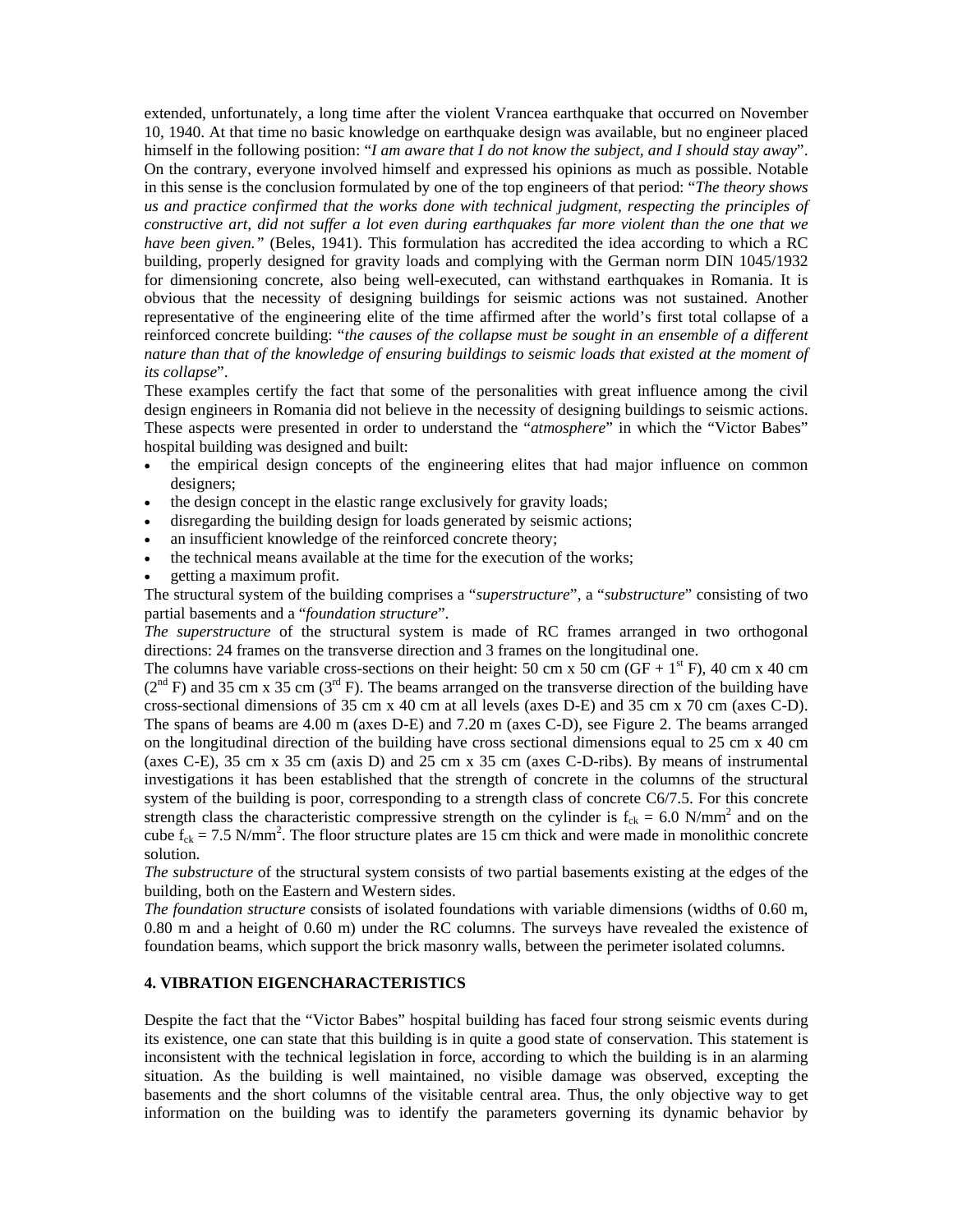performing dynamic testing. In many respects, the practice of vibration testing to such old buildings should be current practice.

The type of testing, its extent and the required quality of the results, follow the defined objectives: to obtain the modal eigenfrequencies, the modal eigenshapes and information on damping. This information helps the designer to calibrate structural models of analysis that are suitable for the given purpose – the technical assessment. To evaluate the dynamic behavior of the building an experimental study was performed by applying the *ambient vibration testing method*.

The instrumental data acquisition was performed with Kinemetrics equipment of high performance and sensitivity. When determining the location of the vibration sensors the shape of the building and its current technical condition were taken into account. Six configurations with eight sensors were considered in order to obtain the necessary instrumental information (Figure 2).



Figure 2. Location of 8 sensors at the 3<sup>rd</sup> floor and on a vertical arrangement in the main staircase (axes 15-17)

The duration of each of the recordings was approximately 300 seconds/arrangement and the sampling rate was set to 500 samples/second. It is noted that the identified spectral values had no stability over time, aspect which resulted from the processing of successive samples of the recorded signals.

The following types of signal processing were performed: numerical integration in time domain, obtaining in this manner from the basic signal (velocities) the vibration displacements; Fast Fourier Transform (FFT) of the real signal, both for velocities and displacements (Fourier Amplitude Spectra), auto-correlation functions (cross-correlation of an input signal with itself), by means of which it was possible to detect an inherent periodicity in the signal itself and to determine the damping ratio; simple mathematical combinations (sums or differences) between some primary records to indicate, when appropriate, average motions or rotations in different planes of oscillation and the Fourier Amplitude Spectra for the above mentioned combinations. Figure 3 presents samples of time domains and Fourier Amplitude Spectra representations for the longitudinal direction.

By processing the experimental data the following eigenperiods of vibration were obtained:  $T_{1,L}$  = 0.31 s;  $T_{1,T} = 0.33$  s;  $T_{1,V} = 0.03...0.04$  s;  $T_{1,TORS} = 0.22$  s.



Figure 3. Ambient vibration testing; longitudinal direction; velocities  $(\mu m/s)$ . Time domain and corresponding Fourier amplitude spectra representations.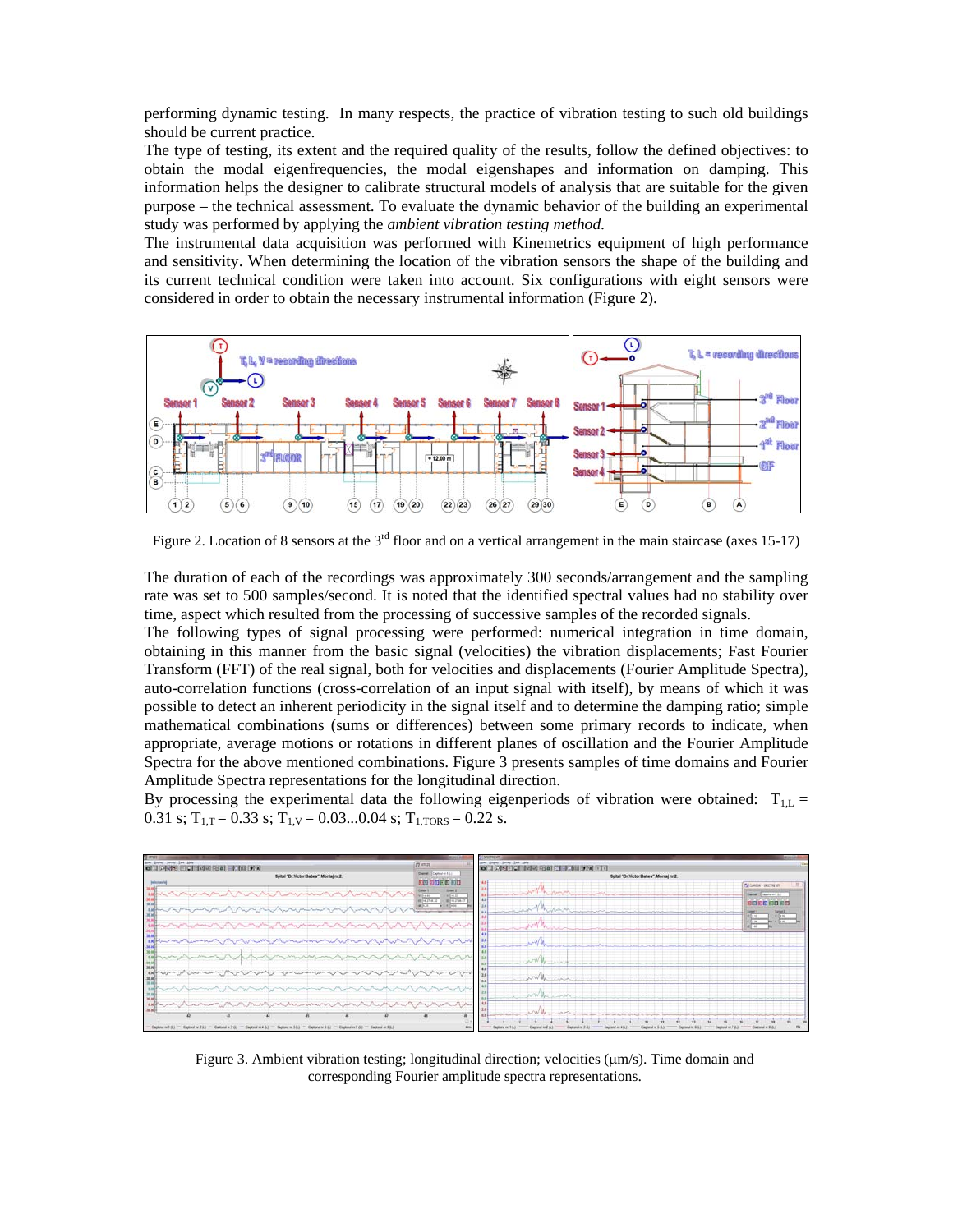Following an extensive program of acquisition, processing and interpreting the instrumental data, several conclusions were formulated:

- the instrumental investigations exclusively refer to the overall behavior in the linear-elastic range of the "Victor Babes" hospital building, taking into account the limitations imposed by the low level of stress given by the excitation source associated with the ambient vibrations;
- the recorded signals to identify the eigendynamic characteristics of vibration revealed "*a nonsynchronous state*" between the motions recorded in various instrumented points; this fact showed that the 3rd floor structure does not provide a maximum degree in what concerns the "*working together*" of the three sections of the building – between which are expansion joints only in the RC slabs (axes 9, 15 and 20, Figure 2);
- the examination of the *fundamental eigenvalues* derived from records showed that these pertain to a *narrow band of frequencies*, which made it possible to conclude that the entire building shows a quite homogeneous performance in case of free vibrations, along both horizontal directions (there are not notable differences between the values of the fundamental vibration eigenfrequencies on the two considered directions);
- from the examination of the results of the instrumental investigations, it was found out that a higher degree of flexibility on the transversal direction of the building (corresponding approximately to the N-S direction) is present;
- the dynamic characteristics of the investigated building are parameters on the basis of which some judgments regarding its behavior to strong future seismic actions can be made; the existence of a large number of eigenfrequencies besides the fundamental eigenfrequencies (on both directions) proved that the building doesn't possess a *well-defined dynamic identity* and, therefore, has a pronounced sensitivity to strong seismic actions with spectral compositions situated in the area of the building eigenfrequencies;
- the processing of the data recorded on the floor structure of the  $3<sup>rd</sup>$  storey put to evidence a coupling between the lateral vibrations of the building, which revealed the existence of an overall torsion phenomenon  $(T_{1, Torsion} = 0.22 \text{ s})$ ;
- based on the autocorrelation functions of the recorded signals, the values of the critical damping obtained by specific processing via the dedicated software DASYLab pertain to the range 5.67...6.17, values corresponding to buildings with RC moment resisting frames;
- the large height of the building levels, the existence of intermediate floors next to the jutties, as well as the presence of elastic and inertial discontinuities in the staircases zones, were revealed by the records, pointing out that these areas of the building are potentially vulnerable to future seismic actions;
- it can be stated that the "Victor Babes" hospital building shows *a high degree of vulnerability* to seismic actions with spectral content in the vicinity of the building's eigenfrequencies.

# **5. STRUCTURAL ANALYSIS FOR THE TECHNICAL ASSESSMENT**

The building eigencharacteristics obtained through instrumental investigations helped to accurately calibrate the structural models of analysis for the so-called "*building with fixed structural physical base*".

The structural models of analysis were conceived and analyzed using the ETABS structural analysis software, following the provisions of the code P100-1/2013. Three structural models of analysis (SMA) have been developed, as follows (Figure 4):

- a SMA for gravity loads, considering non-cracked sections of the RC structural elements (with unreduced element sections stiffness);
- a SMA for loads generated by the earthquake incidence, considering the sections of the RC beams and columns with reduced stiffness, in order to take into account their possible cracked state  $(0.8E_C$  for columns and  $0.6E_C$  for beams);
- a SMA for the computation of the building horizontal displacements, considering the sections of the RC beams and columns with reduced stiffness  $(0.5E_C$  for both columns and beams).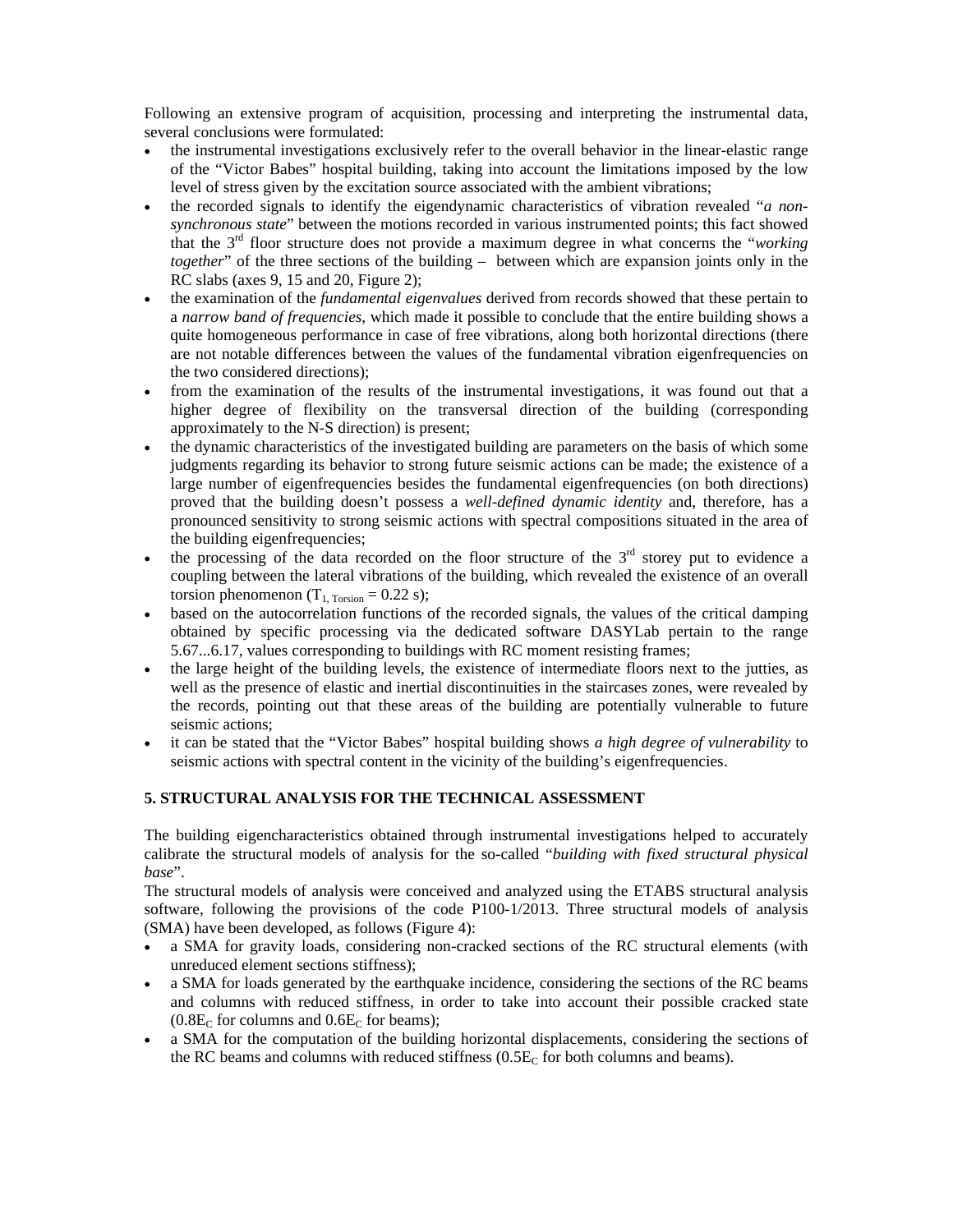

Figure 4. 3D structural model of analysis in the elastic range for the "*fixed base*" case

## **6. SOME RESULTS OF THE TECHNICAL ASSESSMENT**

Investigating the level of protection of buildings having structural system moment resisting frame types to seismic actions, a "*level 2 methodology*" stipulated by the Romanian legislation in force was selected. Based on this methodology, the assessment of the current technical state of the building was achieved following the next steps:

- a detailed qualitative assessment based on site inspection of the building;
- performing non-distructive tests in order to assess the strength characteristics of the materials and the building dynamic eigenproperties;
- structural analysis of the structural system of the building.

According to the Romanian code P100-3/2008, the safety evaluation to seismic actions and placing the building in a *seismic risk class* can be performed by using three *indicators*, "R<sub>1</sub>", "R<sub>2</sub>" and "R<sub>3</sub>", associated to the following categories of conditions:

- the degree of fulfillment of the seismic framing conditions (the degree of completion of structural framing conditions, of structural elements conditions and of constructive rules for structures which sustain the seismic action effects), noted " $R_1$ ";
- the degree of structural damage, which indicates the rate of structural damage produced either by seismic actions or other causes, noted " $R_2$ ";
- the degree of structural assurance to seismic actions, which represents the ratio between the seismic capacity of a building and the structural demand for seismic actions, expressed in terms of strength, noted " $R_3$ ".

The values of these three indicators are associated to a certain *class of seismic risk* and help the technical expert to establish a final conclusion about the "*expected seismic response*", to include the buildings into a specific *class of seismic risk* and to establish the decision of intervention.

" $R_1$ " which quantifies from the qualitative point of view the building framing, was assessed taking into account the following ten framing criteria: *the structural system quality, the masonry quality, the floor structures, the in-plane configuration, the configuration in elevation, the distances between walls, the elements which can produce lateral pressure, the type of foundation and the foundation medium, the possible interaction with adjacent buildings, and the nonstructural elements*. A value of the "R<sub>1</sub>" indicator equal to 60 was obtained ( $R_{1,\text{max}} = 100$ , according to P100-3/2008; seismic risk class  $R_sII$ ).

The "R2" indicator defines the degree of seismic damage of the building. Taking into account the present use of the building which requires permanent maintenance, a value equal to 63 for the "R<sub>2</sub>" indicator was assigned ( $R_{2,max} = 100$ , according to P100-3/2008; seismic risk class  $R_s$ II).

The "R3" indicator for the entire structural system was determined by comparing "*the capable base shear force*" (corresponding to a possible failure mechanism which can develop plastic hinges at the ground floor extremities) with the "*necessary base shear force*" associated to the behaviour in the plastic range. The structural analysis that was performed led to the mean values of the "R3" indicator, as follows: " $R_3 = 0.53$ " on the longitudinal direction and " $R_3 = 0.43$ " on the transversal direction.

Corroborating all the qualitative aspects with the values that were obtained for the above mentioned three indicators, it was concluded that the "Victor Babes" hospital building can be assigned to the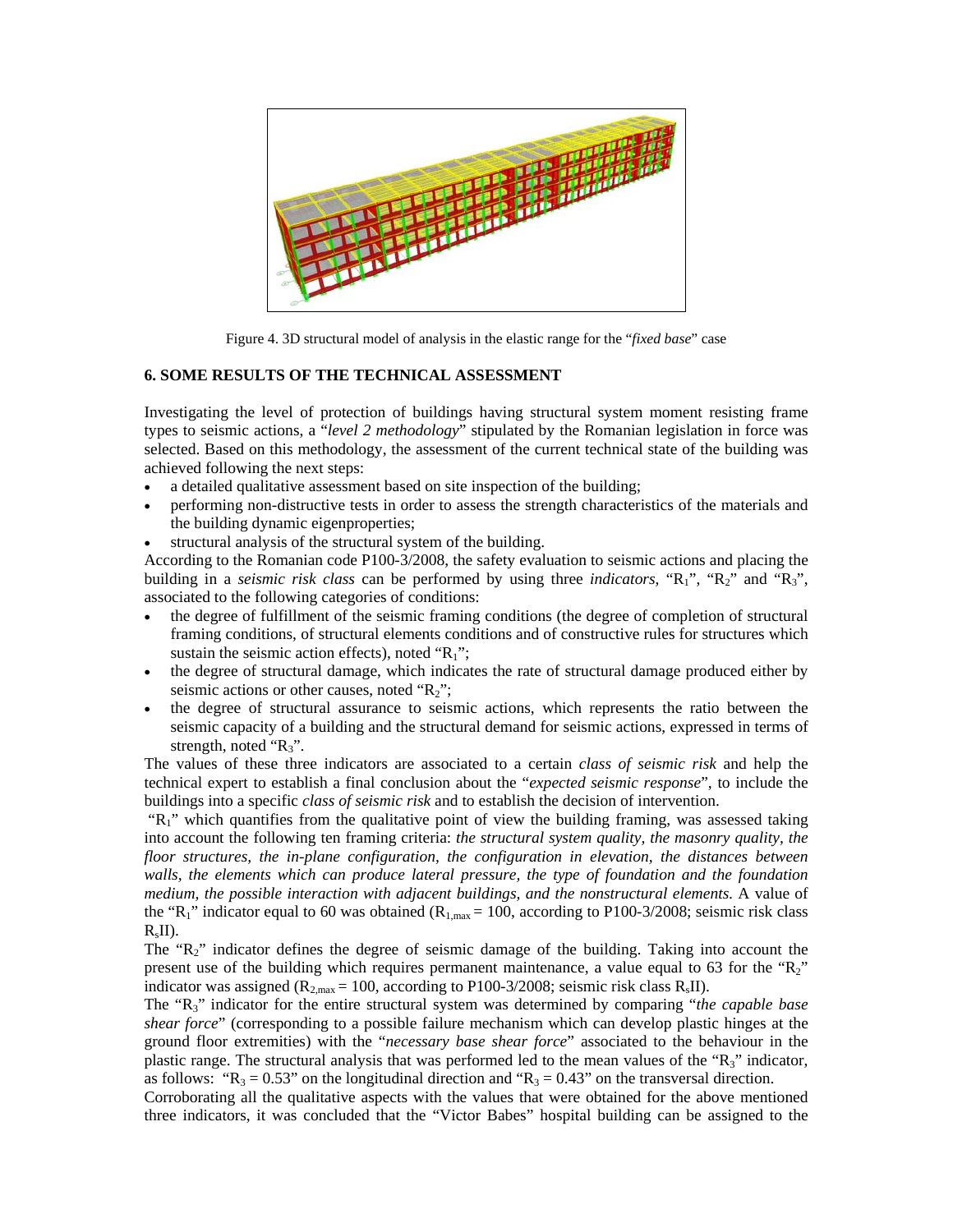*seismic risk class RsII*, that is "*buildings which under the effect of the design earthquake can undergo major unacceptable structural damage (given that the loss of stability is unlikely)*". As the value of the "R3" indicator resulted smaller than the one provided by the seismic code P100-3/2008, the *strengthening of the building became necessary* (Vlad et al. 2014).

## **7. STRONG MOTIONS PECULIARITIES AND SEISMIC ISOLATION IN ROMANIA**

#### *7.1 The peculiarities of the strong motions occurring in Romania*

Every country that wants to apply the base isolation method in the building design must develop a coherent research strategy in the following three main directions:

- to determine the characteristics of the strong seismic motions that have occurred in that country (a requirement to be solved exclusively by seismologists);
- to develop appropriate structural analysis methods (a requirement to be solved by engineers devoted to the design process);
- to write codes exclusively for building design using the base isolation method (requirement to be solved equally by seismologists, engineers and authorities).

As it is known, the use of the base isolation method is widespread in countries like Japan, China, Russia, the United States, New Zealand, Italy, Armenia a.s.o. In these countries, all the earthquakes that have occurred since 1940 were surface seismic motions, with focal depths up to 60 km. For all countries where surface earthquakes have occurred, the application of the "*base isolation*" concept within the design process is quite simple. This statement is based on two aspects:

- by studying the response spectra of the structural systems with elastic behavior expressed in absolute accelerations, it was found out that these are centered in areas characterized by short periods, usually lower than 1.0 s;
- by studying the response spectra of the structural systems with elastic behavior expressed in relative displacements, it was found out that these are characterized by low values of the displacements.

The two above mentioned aspects were the basis for the elaboration of new structural analysis methods and specific design provisions for a range of short periods and for a low displacement range.

The earthquakes with hypocenters at depths of 60÷300 km are called "*intermediate focus*" seismic events. There are three areas in the world where such earthquakes occur: Hindu Kush (Pakistan - Afghanistan), Bucaramanga (Colombia) and Vrancea (Romania). The first two locations correspond to completely uninhabited regions, while the third one corresponds to a densely populated region. From this brief presentation one can conclude that the seismic motions occurring in the Vrancea region, at depths ranging between  $70\div 200$  km, have a totally peculiar nature and until recently, there has been only journalistic interest for them.

A *first feature* that differentiates the earthquakes that occur in the Vrancea region from all other earthquakes that occur worldwide is the "*focal mechanism*" (the focal depth, the frequency content of the seismic motion, the seismic waves directivity, the incidence of the strong seismic motions, the return periods a.s.o).

The *second feature* specific to the Romania territory is represented by the "*depth of the sedimentary layer*". In the paper entitled "*La séismogenèse du territoire de la R.P. Roumanie*" (Ciocardel et al. 1965) and presented at the 7<sup>th</sup> Congress of the "Carpathian-Balkan Geological Association", held in Sofia - Bulgaria in 1965, elements referring to the propagation of the seismic waves through the granite and basalt layers were presented, together with aspects related to the change of the seismic wave propagation velocities during their crossing through the geological deposit of sedimentary nature. The authors established technical-geological criteria for dividing the surface of the country into seismic zones.

One of the most important ideas that emerged as result of the performed investigations was the one related to a suggestive graphic image of the thickness of the sedimentary deposit over the entire territory of Romania.

As a result of the studies that were carried out, it is known that in the area of the Danube docks the sedimentary deposit has a variable thickness in the range of tens of meters, its thickness increases westwards to several hundred of meters, reaching in the Vrancea region over 15 km.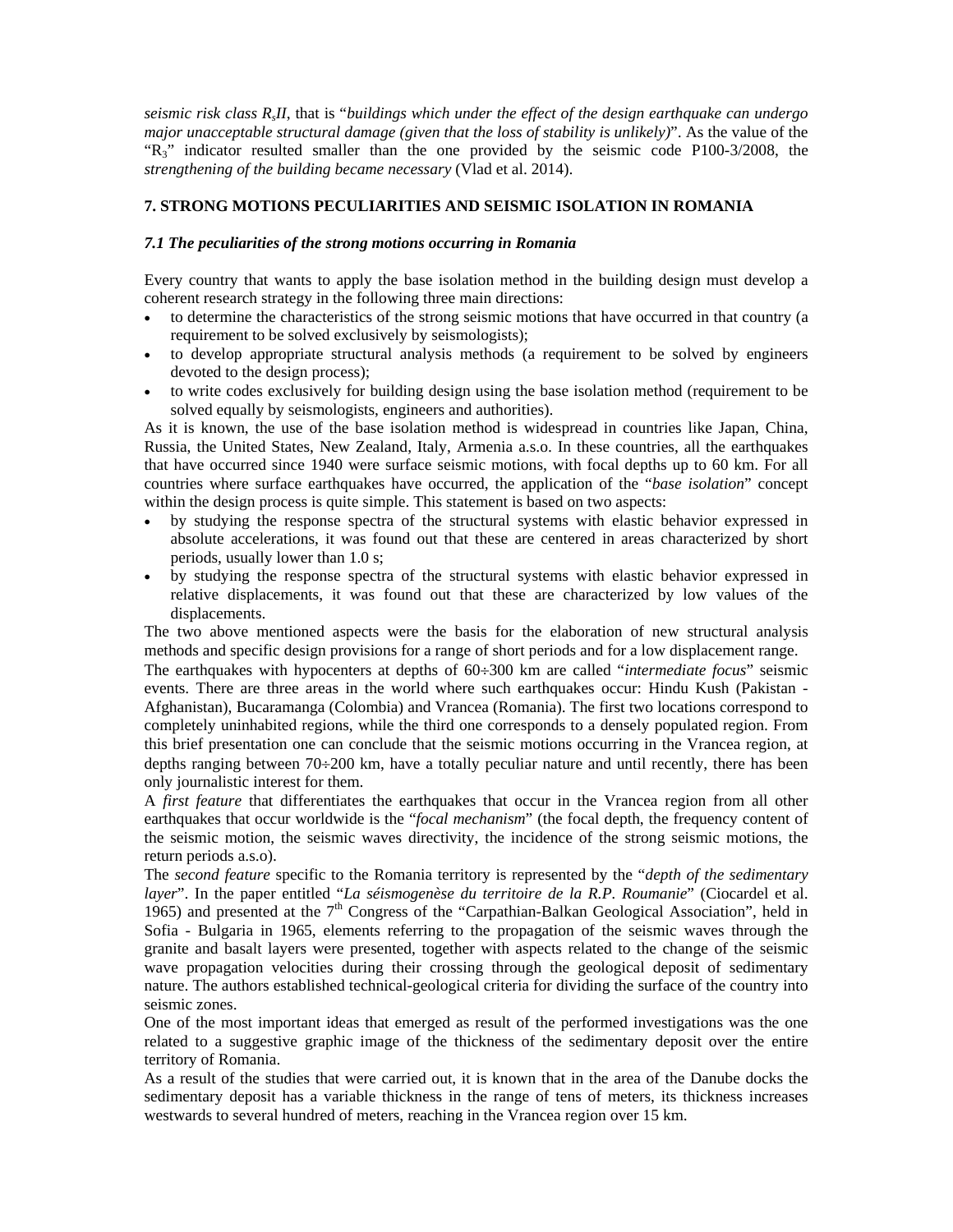At the Cheia seismological station (a mountain resort), the granite layer is close to the surface and, consequently, the thickness of the sedimentary deposit is a few tens of meters, as mentioned for the Danube docks. In Bucharest, the sedimentary deposit has a thickness of about 1.5 km.

Later on, starting from an idea of engineer Emilian Titaru, a group of researchers published in 1972 a "*geological map*" (Ciocardel et al. 1972). This map highlights the fact that the only "*hole*" in the world with considerable dimensions, filled with a deposit made up of sedimentary layers, is found in the seismic Vrancea zone in Romania.

In the following, a short definition of "*resonance*" is given, in order to understand what "*resonance*" means in the case of the seismic action. Usually resonance refers to the vibration of a structure when one of the temporal periods of an external dynamic excitation matches one of the structure eigenperiods. It is important to specify that in the above definition of resonance the spatial character of the vibration is not considered.

The "*complete resonance*" can be regarded as a combination of both spatial and conventionally defined resonance, and can be several orders of magnitude stronger than the temporal resonance alone. The seismic waves that are propagated through the lithosphere can generate, in a considered seismic zone, a phenomenon called "*first resonance*", as a result of the identity or the approaching of one of the periods of these waves with one of the eigenperiods of the sedimentary geological deposit motion. This period can be called "*dominant period*" of the sedimentary geological deposit motion. The big depths of sedimentary deposits in the seismic zones of Romania have as direct effect the fact that the corner periods of the response spectra can be five times greater than the corner values of earthquakes from the United States, Japan, and from almost the rest of the world (Vlad et al. 2008).

*Another important characteristic* refers to the *number of cycles* of a seismic wave in the lithosphere, having the same period. This number of repetitions of identical cycles is also transmitted to the sedimentary geological deposit. The seismic waves that propagate through sedimentary deposits can produce the effect of a "*second resonance*" in a building placed at the surface, as the result of the identity or of the approach, of one of the seismic waves' periods propagation through the sedimentary deposit to one of the eigenperiods of the building motion. Following this reasoning, a component of the seismic motion with "*enough acceleration*" can produce a significant effect on the sedimentary deposit, which, in its turn, can generate a significant effect on buildings at the surface.

One can state that the maximum acceleration of the seismic motion in "*free field*" at the Earth surface is the one corresponding to the sedimentary geological deposit, and its size depends on the earthquake seismic magnitude, epicentral distance, number of cycles with the same period etc.

Due to the sedimentary deposit features, there are great differences between the spectral characteristics of the different seismic zones existing in Romania (Vlad et al. 2008). One can notice that the accelerations in the case of Vrancea earthquake, computed for Bucharest, have large values in the range of periods up to 2.5 s. Instead, the SA spectrum computed for the El Centro earthquake shows that the acceleration values strongly diminish for periods longer than 1.2 s (Figure 5).

#### *7.2 Seismic isolation in Romania*

The goal of base isolation is to *reduce the seismic forces* that are exerted by an earthquake on a building structure. That's why the building which is going to be seismic isolated must be "*placed*" in a zone of the SA spectra of specific locations with convenient periods. At the same time, values of horizontal displacements that the isolators must undergo should be taken into consideration.

So, at the design of a "*seismic isolation*" for *El Centro type earthquakes*, the seismic forces can be reduced by placing the building in the period range of  $1.2\div 2$  s. At the same time, for this period range, the horizontal displacements that the isolators must undergo are small, of about 10...12 cm.

In contrast with the above presented case, the design of a "*seismic isolation*" in Bucharest, for *Vrancea type earthquakes*, the seismic forces can only be reduced by placing the building in the period range over 2.5 s. The straight consequence of being obliged to place the building in the zone of very long periods consists in the fact that the isolators that are to be used must assure horizontal displacements of 33...40 cm.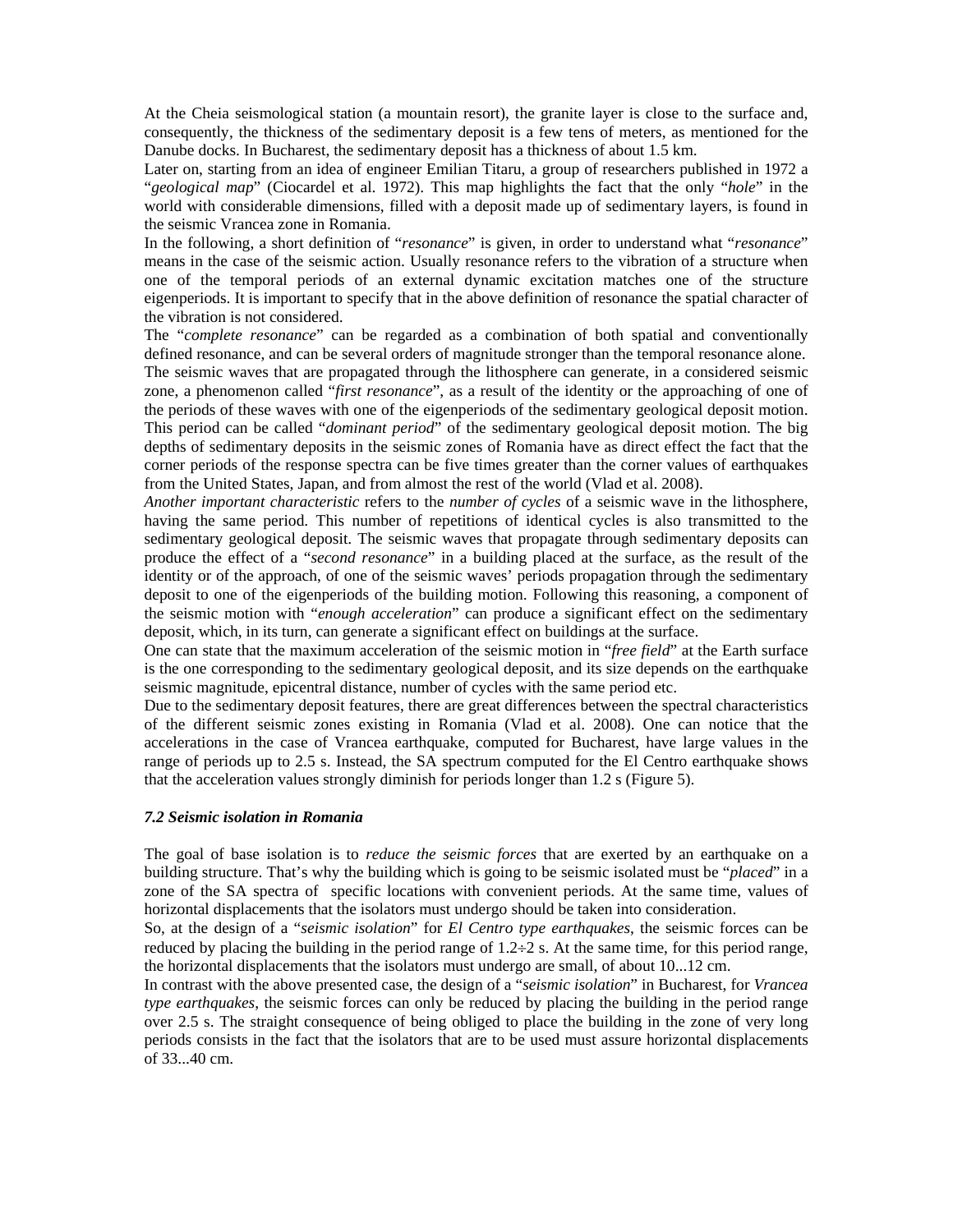

Figure 5. Comparison of the SA spectra for the March 4, 1977, Vrancea and the May 18, 1940, El Centro earthquakes

There are two basic aspects concerning the seismic isolation in Romania.

- a. *The first aspect.* In the peculiar conditions of the seismic action in Romania it is required that for the seismic isolation of buildings very long fundamental eigenperiods of vibration should be achieved. In the case of buildings *without seismic isolation*, the protection measures against earthquakes are based on the fundamental principle of the achievement of a high capacity of ductility. This principle was formulated by Kiyoshi Muto as follows: "*enough strength and high ductility*"*.* In the case of buildings *with seismic isolation*, a paraphrase of the Muto principle can be formulated as follows: "*very little strength, but very long fundamental period is necessary*". By applying the existing provisions in design codes, the risk of getting a "*seismic action*" that could lead to big strength demands can occur, even in the case of buildings with very long periods of vibration. That is why it is necessary that the response spectra for the design of buildings with seismic isolation to exist. Their use should clarify what minimum strength demands are necessary in the case of the design of buildings with long fundamental eigenperiod of vibration, required by the seismic isolation method.
- b. *The second aspect* refers to the seismic isolation devices. These must allow large displacements of about 33 cm, besides the safety reserves. If by structural analysis it results that the seismic isolation devices must allow horizontal displacements equal to 33 cm, for safety reasons they should allow displacements of more than 40 cm in agreement with the EUROCODE 8 requirements. That is why it is necessary to clarify the use of seismic isolation devices in Romania. Towards this aspect, one must know if these devices can assure the same vertical level during the motion of the base of the building superstructure. If these devices have also displacements in a vertical plane (like in the case of the neoprene devices), then, as a result of the loads transmitted by the superstructure, they can have displacements with different values. For an efficient use, these seismic devices must have such configurations in order not to affect the behavior of the superstructure by supplementary and differentiated vertical displacements.

#### **8. SEISMIC ISOLATION OF THE VICTOR BABES HOSPITAL BUILDING**

The strengthening solution of the "Victor Babes" hospital building consists of two separate "*interventions*", which were imposed, on one hand, by the actual configuration of the building and, on the other hand, by the fact that the hospital building cannot be easily decommissioned in order to apply a general strengthening classical solution. Thus, the strengthening of the building will begin with the complete demolition of the three jutties together with their rebuilding, assuring proper connections with the remaining part.

The aim of these operations has the purpose of increasing the capacity to horizontal forces of the main building and of reducing the horizontal deflections of the structure to lateral loads (story drifts). For the connection of the three extensions to the existing structure some local columns and beams will be strengthened. Moreover, the damaged columns of the partial basements will also be retrofitted.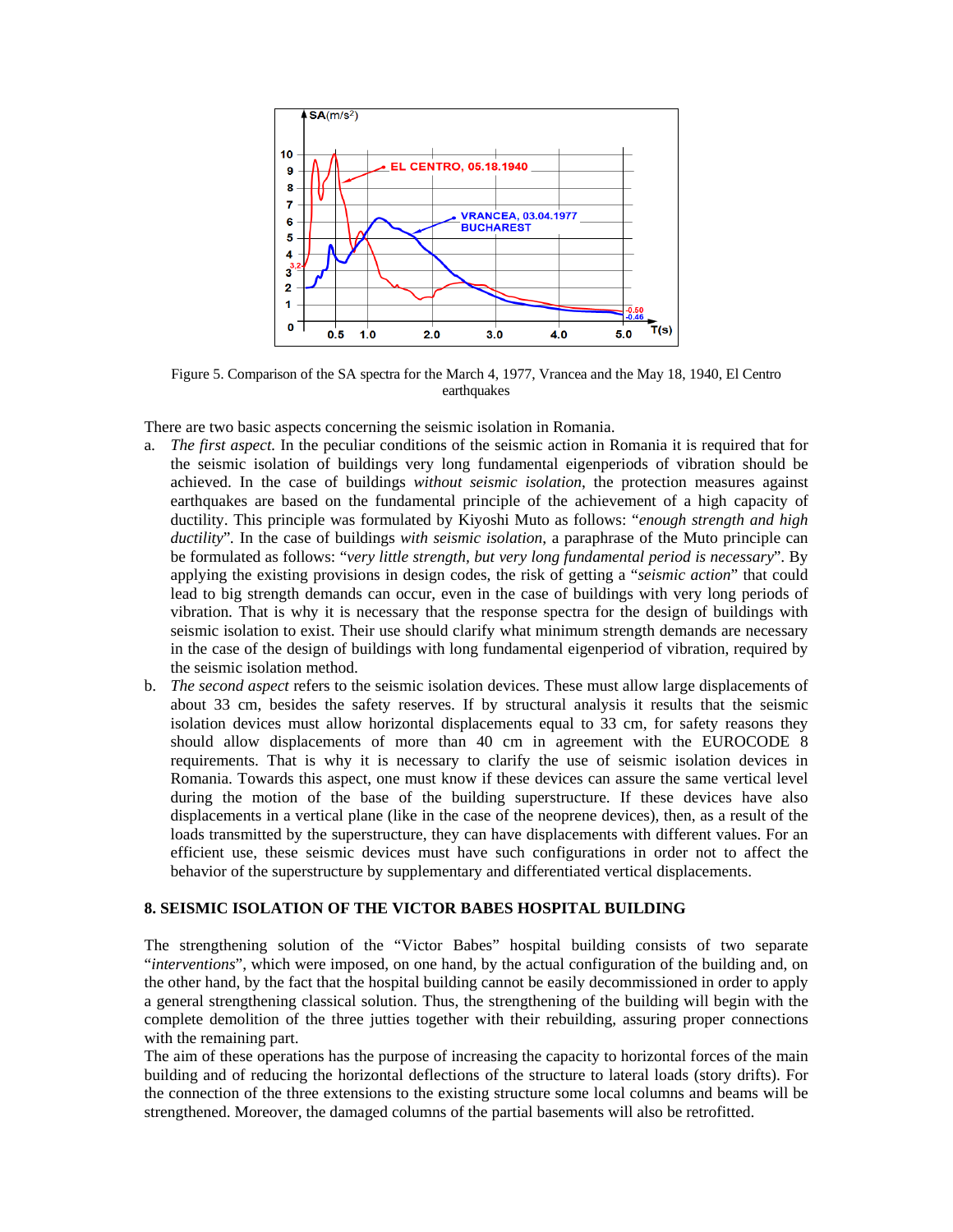Afterwards a seismic isolation of the entire building (the existing one + newly built jutties) will be put into practice. The possibility of the seismic isolation application depends primarily on the actual configuration of the building. When a building is built on an isolation system it should have a fundamental eigenperiod longer than both its fixed base eigenperiod and the "*known*" dominant period of the ground motion. The first mode of the isolated building then involves deformation only in the isolation system, the structure above having the behavior of a solid rigid.

In the case of the "Victor Babes" Hospital building the introduction of a seismic base isolation system is favored by the existence of a strong and stiff floor structure at the  $\pm 0.00$  m level and of isolated footings under columns, at a depth of -0.60 m. Between these existing structural elements, by cutting the lower part of the columns, suitable isolation devices will be mounted. During the preliminary design stage, the basic properties, type and number of the isolators were established.

Placing the building onto a system of seismic isolation will cause a considerable decrease of the seismic forces, thus the induced displacements will affect only the seismic isolation system, the building being determined to behave like a rigid unit. Particularly high displacements requirements led, among other things, to the need to secure an area of at least 40 cm.

In Figure 6 a structural model of analysis for the structural system of the building after the new jutties were added is presented. The base isolation system was provided for the entire building.



Figure 6. 3D structural model of analysis including the base isolation system

In the preliminary design process numerical simulations were made, using an isolation system consisting of 78 "*curved surface sliders*", or "*friction isolation pendula*", produced by FIP Industriale S.p.A., which use gravity for the restoring force. In its presentation brochure "ANTI-SEISMIC DEVICES" it is stipulated: "*Energy dissipation is provided by friction in the main sliding surface. The parameters of the bi-linear constitutive law depend on the radius of curvature and friction coefficient. For very large displacements curved surface sliders may be substituted by double concave curved surface sliders*".

The curvature radius of the concave surface determines the effective stiffness of the isolators, as well as the equivalent vibration period of the superstructure Naeim and Kelly (1999). The used friction isolation pendula were designed based on the following equation:  $R_{\text{nec}} = gT/2\pi$ . The average nominal coefficient of the dynamic friction of the isolation system for the preliminary design was assumed to be  $\mu_{av} = 4.63\%$ . As the type of the needed isolator is not of catalog-type, tests according to the European standard 15129:2009 are envisaged. Following the results of the tests, fine adjustments of the coefficient of the dynamic friction will be performed. The equivalent stiffness of the seismically isolated system was determined using the formula:  $K_{\text{equiv}} = Mg (1/R + \mu_{\text{av}}/D)$ . From the analysis of the normalized response spectrum in the elastic range one can observe that the dynamic amplification factor decreased from a value of 2.5 corresponding to 5% damping and 1.78 s period to a value of 0.36 corresponding to 28% damping and 3.5 s period. By reducing the dynamic amplification factor the effects of the seismic action on the building are also reduced. The total weight of the seismic isolated superstructure is 102,150 kN and the maximum transmitted horizontal force is 10,650 kN.

As a result of the introduction of the three new jutties, the strength capacity of the fixed base initial building to horizontal forces  $(Q_{cap,initial}=7,380 \text{ kN})$  resulted substantially increased, therefore these forces can be taken over by the new structural system composed of the remaining initial structure and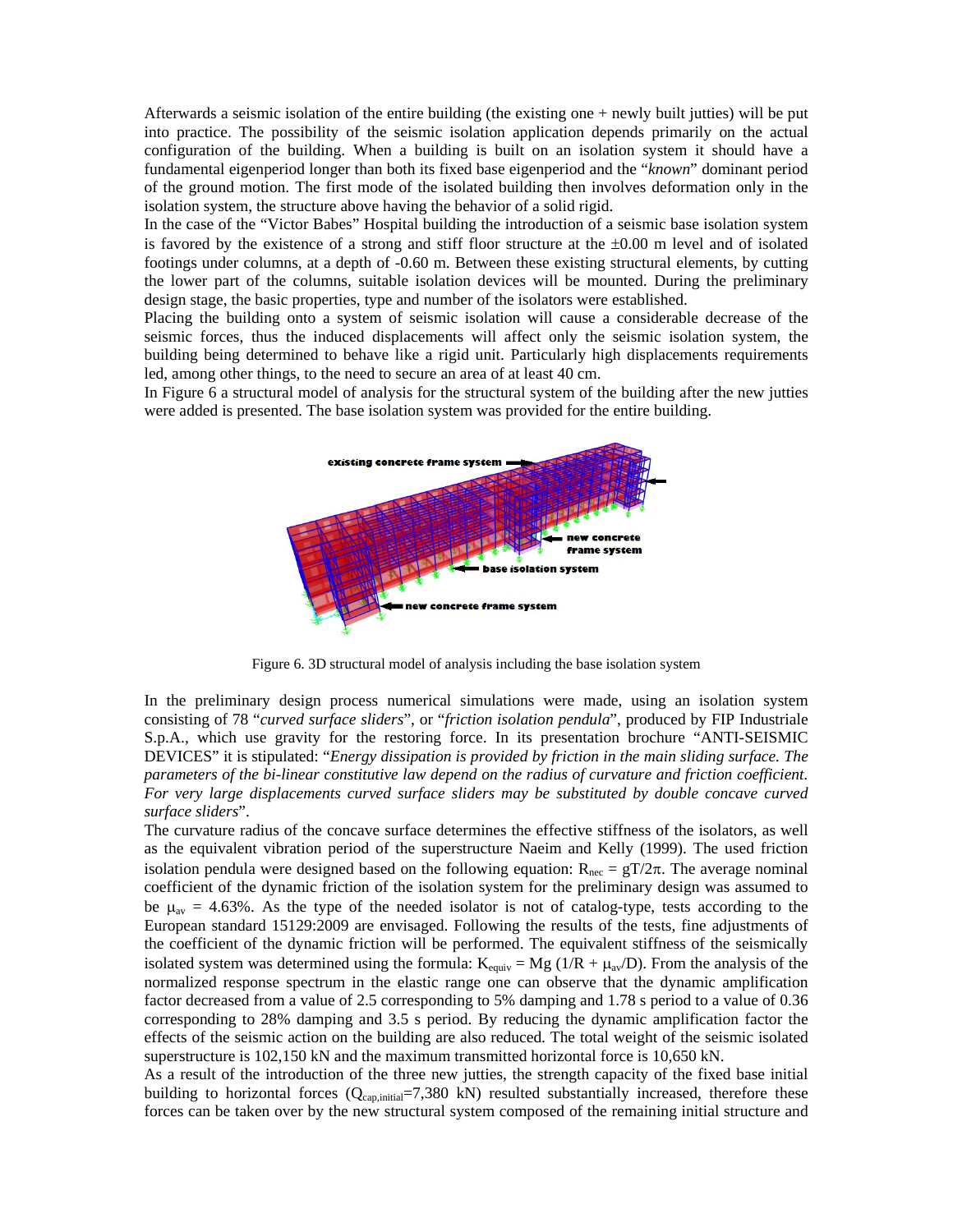the three new jutties  $(Q_{cap,final} = Q_{cap,initial} + Q_{cap,jutties})$ . Thus the resulting horizontal force is greater than the maximum force transmitted by the isolation system (10,650 kN).

The contribution to the overall stiffness and capacity of the building, provided by the 25 cm thick masonry walls (which were not affected by the previous seismic motions) with, or without voids, was considered in the structural models of analysis using "*panel*" type elements. The proposed strengthening solution aimed to limit the drifts, so that the damage of some partition walls should be greatly reduced, while the behavior of most of them should remain in the elastic range.

In some computational models, besides the 78 curved surface sliders, different numbers of "*fluid viscous dampers*" were additionally used. The typical force-velocity law of fluid viscous dampers is non-linear.

One of the options for the building seismic isolation system is presented in Figure 7 and 8.



Figure 7. Longitudinal section showing the building isolation system



Figure 8. Transversal sections showing the building isolation system

The structural analysis followed the requirements of the new Romanian code P100-1/2013 (a safety factor equal to 1.2), the seismic action being considered through the response spectrum corresponding to the computed damping, on the transversal, longitudinal, at  $45^{\circ}$ , and N-S directions.

# **9. FINAL REMARKS**

The technical assessment and the attempt of the seismic base isolation of the "Victor Babes" hospital building was presented in the paper. The structural analysis for the technical assessment of the building was performed using different structural models of analysis, based on the ETABS software. The structural analysis of the building with seismic isolation, that was performed with the SAP2000 software, led in this stage of works to an equivalent fundamental eigenperiod of vibration of the isolated building equal to 3.50 s and a displacement equal to 32.90 cm (Figure 9). The obtained